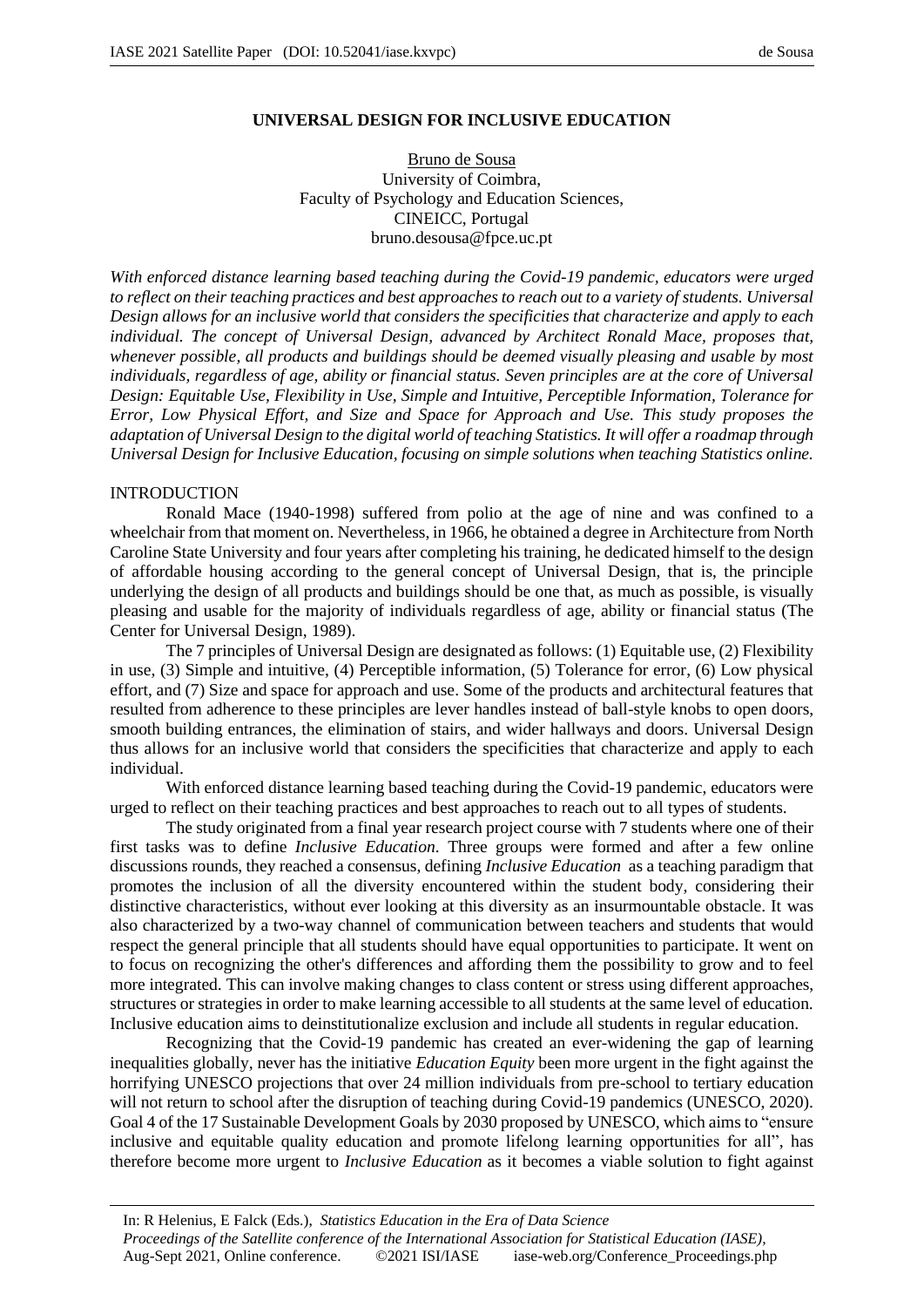discriminatory attitudes towards a society open to real diversity in terms of socioeconomic status, ethnicity, culture, disability or LGBTQ+ individuals.

CAST (Center for Applied Special Technology), a nonprofit education research and development organization created in 1984 has been the developer of the Universal Design for Learning (UDL) framework and UDL Guidelines (CAST, 2018). Three main principles are at the foundation of UDL, namely *Engagement* representing the WHY of learning, *Representation* for the WHAT of learning, and *Action and Expression* for the HOW of learning. Each of these principles are expressed into three main guidelines with multiple checkpoints to guarantee students' meaningful knowledge, understanding and skills. Flood & Banks (2021) pointed to the complexity of the many guidelines and the different representations of the three UDL principles, creating a possible barrier for the adoption and understanding of the advantages of UDL. It is also alluded to the abundance of research work on the neuroscience foundations of UDL and on the advantages of using UDL in an inclusive teaching environment, but most of these works focused on teacher training and practice as opposed to student's outcomes.

In this study we are not striving to fully explore UDL within the context of the Covid-19 pandemic that each and every educator is experiencing; instead, our aim was to consider the 7 principles of Universal Design proposed for the field of Architecture and transpose this concept to the digital world of education. Helena Duppre (2019) presents an excellent work of adapting these principles to the digital world, one which can be fundamental for the development of inclusive online materials.

## UNIVERSAL DESIGN'S 7 PRINCIPLES IN PRACTICE

Let's look at each of the seven principles of Universal Design and explore its challenges and possible solutions for a digital implementation in a classroom.

## *1. Equitable Use*

Creation of interfaces that can be used by the most diverse user profiles, with or without special educational needs.



Figure 1. Accessibility - Play the video by clicking on the image

In the first part of this video we observe how a blind student enters a Zoom meeting, and in the second part we live the experience of a deaf student. For example, the entry in Zoom would be much easier if the initial menu was "Full Screen", avoiding all the noise caused by the other windows when using a screen reader like NVDA. When using different online tools, it is fundamental to ensure that they can be used and experienced by all students in an equitable way. One of the main issues that we encountered when teaching synchronized online classes was the different levels of quality in terms of students' Internet connections. For students with connection problems, being able to download the various materials of a course, or accessing the recording of a class offline, would guarantee access to the contents in an equitable way.

## *2. Flexibility in Use*

This is one of the essential principles when we discuss accessibility. Are the materials posted online equally accessible to all types of students? Can we get the appropriate font size and color contrast for a low-vision student? We have to think about how we can build learning objects so that a student who is blind, deaf or with any other special educational needs can use these objects to the fullest.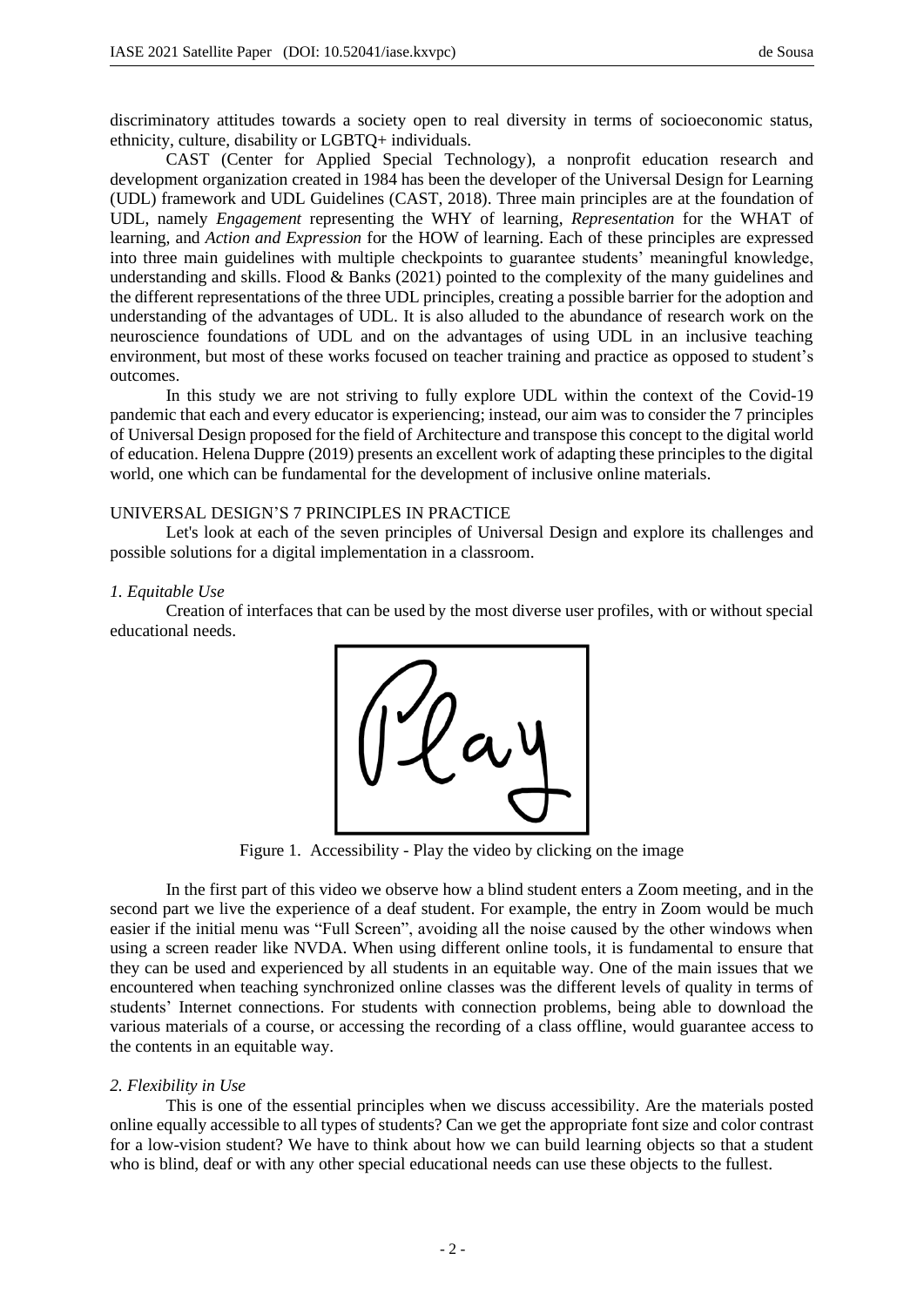Let's consider the most common tool that we have used over this pandemic – a video from one of our classes. How can one make such a recording accessible to a deaf student? One possible solution is to use the online subtitles software, Subtitle Edit online BETA (https://www.nikse.dk/SubtitleEdit/Online). Notice that Zoom already produces a transcript file in English in most recorded sessions. If this is not the case, take for example a short video on "How to construct a histogram on SPSS". A first step is to automatically transcribe the audio from the video from an online transcription system (e.g. https://vocalmatic.com/ or https://sonix.ai/). The result is not always a perfect transcription and even this short video of 1 minute and 27 seconds can take more time than expected to edit in a software like BETA, before you have the full transcript ready to be played (left of Figure 2).



Figure 2. Full (left) versus Short Version (right) of a video transcript. Access the full and short versions by clicking on their names.

A quicker way to transform a video in a more inclusive way is to identify a few crucial moments in this video that will allow a deaf student to understand what he/she is about to watch in the video. On the right side of Figure 2, we selected 3 moments in the video that allows a student to realize the main contents of the video, namely 1) HOW TO MAKE A HISTOGRAM IN SPSS, 2) THE MENU GRAPHS, and 3) THE MENU HISTOGRAM – DO THE FOLLOWING STEPS.

The final result can be viewed through a video player, for example the VLC Media Player (download for Windows or macOS from https://www.videolan.org/vlc/), where you can select the subtitles to use in the video in Figure 3.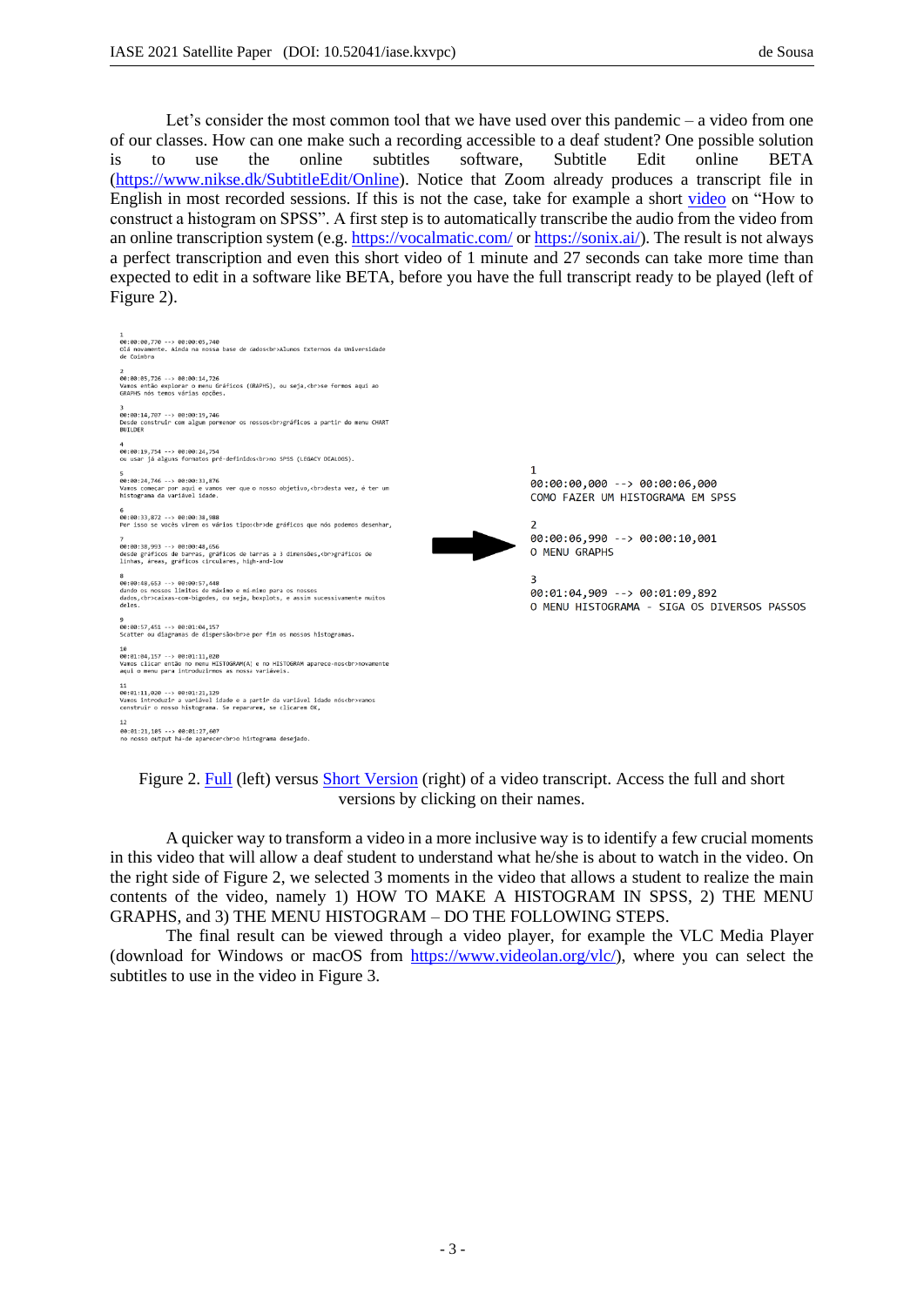

Figure 3. Using subtitles - Play the video by clicking on the image

### *3. Simple and Intuitive*

The uncertainty that is presently affecting the educational world that we live in makes the choice of digital tools in the learning process essential. Zoom has quickly and almost universally become an indispensable tool in teaching classes online, but are we using it to its full potential? Do you know the shortcut keys to Zoom's features? Knowing for example how to mute all the participants (Alt+M), to start recording a video (Alt+R) or to pause it (Alt+P) can save you considerable time in editing the video prior to publishing it to your students.

### *4. Perceptible Information*

Does synchronous streaming or recordings of our classes allow a student to easily navigate the learning content? We have to think about how to break this information into different dynamic learning objects that can be used online or offline so that students can easily navigate through the content of a class. One way to start is by using a video editor (e.g. Video Editor App for Windows 10 or iMovie for MacOS) to break a class video into small parts. Once we do that, we can use these small video clips in different contexts in order for students to be able to reflect on the material. One important detail that should always be kept in mind when recording a class in an inclusive way is how to orally describe the images used and actions performed in your class, avoiding as much as possible the use of demonstrative pronouns such as *this*, *that*, *these*, and *those*.

#### *5. Tolerance for Error*

Your materials should allow errors to be corrected or even prevent students from committing them. For example, building an online test allows a student to freely browse the test, resume the test at his/her own convenience, avoid possible connection issues, and enables appropriate feedback when a student incorrectly selects an answer, allowing self-correction of their responses. ClassMarker (https://www.classmarker.com/), Moodle (https://moodle.org/) or Blackboard (https://www.blackboard.com/) are some of the options that can be used when planning these types of activities.

# *6. Low Physical Effort*

Take advantage of the new technologies, such as smartphones or touch screens, and reflect on how this technology can help you regarding the navigation and the construction of digital learning objects for your classes. Challenge your students to use these technologies in a classroom environment, flipping a classroom and making the student the center of the learning process. Select a topic or concept you want to address and let the students plan that lesson, where you will take the role of a mentor or a facilitator in a dynamic learning environment.

#### *7. Size and Space for Approach and Use*

This principle naturally leads to the idea of concept maps (e.g. in PowerPoint or CmapTools) which can be an excellent content organizational tool, allowing an online environment with a greater understanding of the information available, thus making it easier to access and be used by students. In Figure 4 we present a concept map with different types of materials highlighted in orange ovals,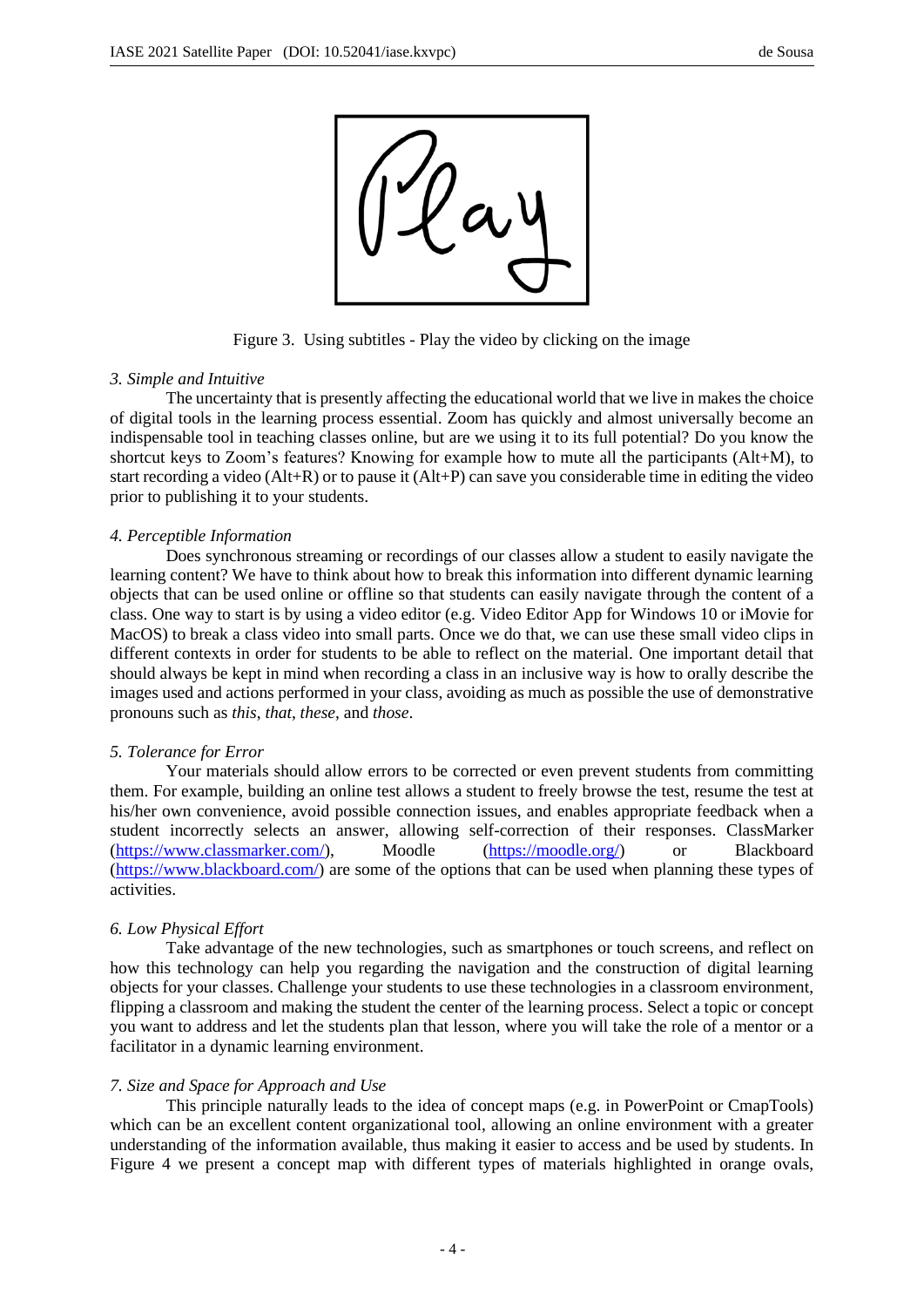connecting students to different types of tools such as videos, data and text files, the learning objects that resulted from the reflection on all the previous principles.

## DISCUSSION

Teaching with new technologies can enhance and optimize student learning; however, they may represent a formidable challenge for many teachers. Are your classes planned in such a way that their content does not exclude the learning of certain concepts or does not limit access to certain groups of people? How can we minimize such distortions or deletions? All seven principals of the Universal Design can be viewed and interpreted within the three main principals of UDL: (1) Engagement, (2) Representation, and (3) Action and Expression. The proposed study where we reflected on these simple seven principles of Universal Design is a solid first step that will allow educators to adapt their practices to a more inclusive way of teaching, one that does not exclude the learning of certain concepts or limit their access to certain groups of students. By doing this, Universal Design is opening the door to a more inclusive world that understands and considers the uniqueness that characterizes each individual.



Figure 4. A roadmap example to the learning process

## ACKNOWLEDGEMENTS

This work was funded by *Fundação para a Ciência e a Tecnologia* (FCT) through the project POCI/01/0145/FEDER/029443-SHSADReM.

# **REFERENCES**

- Blackboard (2021). An EdTech company serving higher education, K-12, business and government clients around the world. Available at *https://www.blackboard.com/.*
- CAST (2018). *Universal Design for Learning Guidelines, Version 2.2 [Graphic Organiser].* CAST: Wakefield, MA, USA.
- Classmarker (2020). Quiz Maker for Business & Education. Available at *https://www.classmarker.com/.* CmapsTools (2020). CmapTools for education. Available at *https://cmap.ihmc.us/cmaptools/.*
- Duppre, H. (2019). Design universal aplicado no mundo digital faz sentido? Available at *https://brasil.uxdesign.cc/design-universal-aplicado-no-mundo-digital-faz-sentido-5637bafa39cc.*
- Educast (2020). Plataforma de edição de conteúdos online e o software de gravação FCT|FCCN. Available at *https://portal.educast.fccn.pt/.*
- Flood, M., & Banks, J. (2021). Universal Design for Learning: Is It Gaining Momentum in Irish Education? *Education Sciences, 11*(7), 341. https://doi.org/10.3390/educsci11070341.